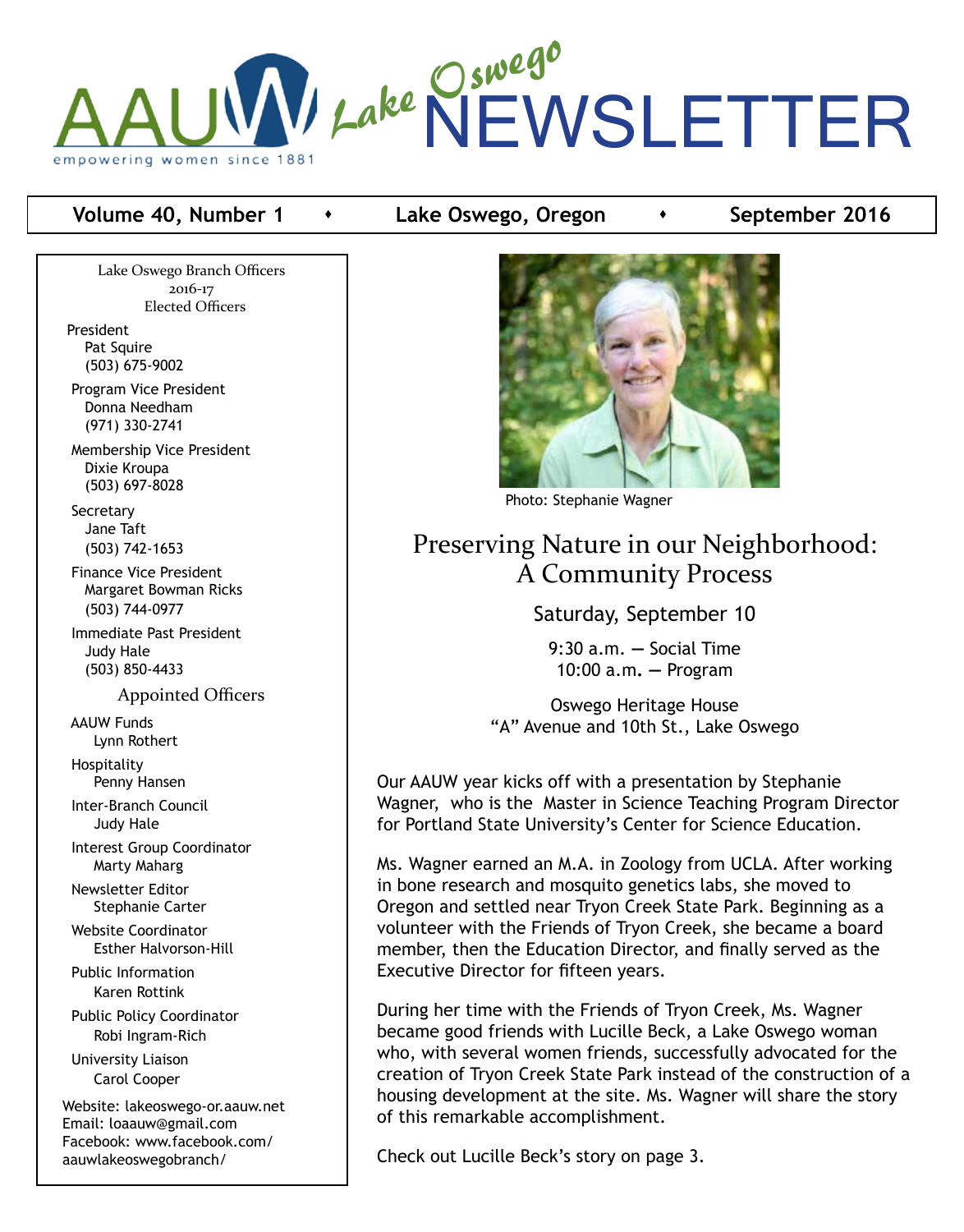#### **Page 2 •** September 2016



Photo: Esther and Pat enjoy tea at Lady Di's.

# Squire's Scribblings

by Pat Squire, President

Our branch had a record-breaking twenty new members last year, and it is such a pleasure getting to know them. Each of our members has much to offer and interesting stories to tell. I'm trying to get to know everyone this summer and fall. In this newsletter, we are delighted to share a few of their stories with you.

What a great way to get to know someone better – over high tea at Lady Di's in Lake Oswego! It was Esther Halvorson-Hill's suggestion, and just an example of her creativity and sense of fun.

Esther joined LO AAUW in May, after living in Lake Oswego for a few years. She moved from Ashland, where she felt she was in a great community with everything available to her. She is looking for that same sense of community in Lake Oswego.

Esther has a son and two teenage grandchildren in Lake Oswego, and a daughter in the Sellwood area, with a younger granddaughter. She wants to be near them, but not invade their lives. She seeks good balance, which is a characteristic she exhibits well.

Esther has become quite engaged in the community as a member of Lakewood Associates (she volunteers in the Reruns shop and enjoyed working at the Lobster Feed this summer), participates in the Jottings Group at the Adult Community Center (as several of our members do), and was just named to the Fifty Plus Advisory Board for the City of Lake Oswego.

Esther has some excellent ideas about aging and housing options as we grow older, and would love to engage with our members on that topic. Esther has also joined a community music group, where she plays the flute. She was surprised to be able to harmonize with a person who is expert at the harmonica! Several of us met her when we were volunteer "docents" for the Oswego Historical Society's Heritage Home Tour.

Esther started a pre-nursing program at Cal Berkeley before transferring and getting her degree from Stanford. She lived in southern California, where she was a member of AAUW, and also lived in the Bay area for a number of years. Esther has a Master's in Nursing Administration from OHSU, and a Master's in Public Administration from Portland State.

She and her husband lived in Ashland for 27 years, and after he passed away, she moved to Lake Oswego. While her career was in nursing and nursing administration, she has many other interests and talents, and is delightfully creative. Esther is outgoing, fun and thoughtful, and will be a great asset to our branch!

If you are interested in writing a profile about a new member for the newsletter, please contact our Membership VP, Dixie Kroupa.

Editor's note: Esther has agreed to take over management of our branch's website. Yipee!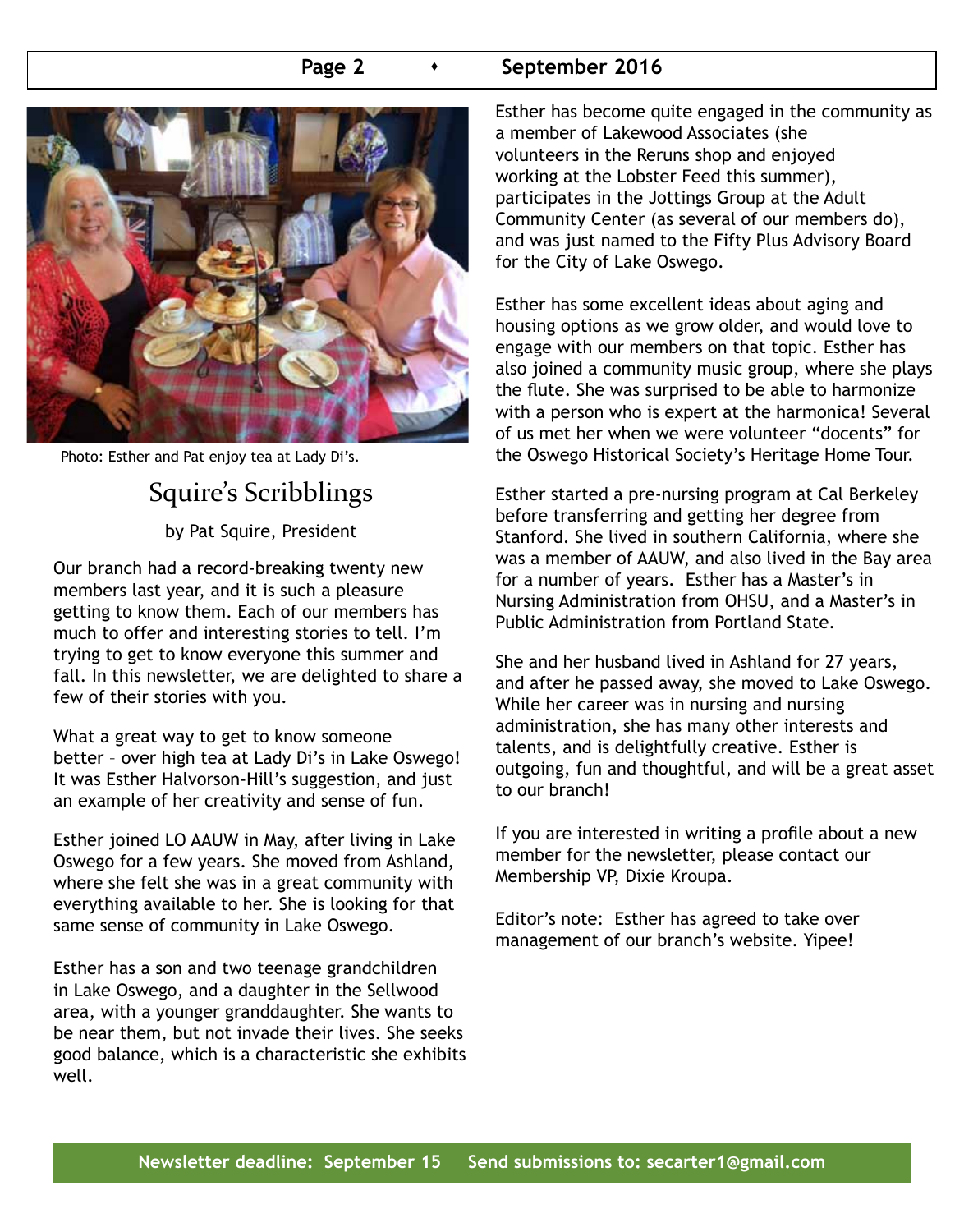#### **Page 3 •** September 2016

# Lucille Beck: Local Visionary

by Donna Needham

We met Lu (Lucille) Beck when she graciously agreed to step in to talk about her role in the development of Tryon Creek State Park if a last minute issue were to prevent Attorney General Ellen Rosenblum from speaking. Having thoroughly enjoyed Ellen Rosenblum's presentation, and with a sigh of relief, Lu stayed to get acquainted with many of our members and signed up, suggesting Stephanie Wagner (our September speaker) as a better choice to talk about Tryon Creek in the future.



Lu is a graduate of Stanford University, earning a B.A. in Political Science in 1947. In 1954 Lu married a bright young Harvard lawyer who had recently returned to his home State.

A housewife, with four children in school, Lu developed an interest in Oregon history and local land and environmental issues, both a passion of her husband. Lu enjoyed volunteering and spending time exploring the natural canyon between Terwilliger and Boone's Ferry Roads. This was pretty much a country area – old horse country – and was talked of as being a park one day.

During Spring of 1969 she became aware of the fact that 45 acres had been bought by Multnomah County on the Boone's Ferry side, with the vision of a larger regional park. In June 1969 a community meeting was held at the request of Multnomah County. After the citizens' meeting, the decision was made to start a non-profit

organization. Lu Beck and a friend of hers, Jean Siddall – a self-trained botanist, became co-Chairs of "Friends of Tryon Creek Park."

On April 20, 1970, the first Earth Day, the "Friends" launched a fund drive in all the neighboring communities around the canyon. Three hundred and ten women went door to door in what was referred to as a "Kitchen Counter Drive"; school children sold buttons proclaiming, "I am a friend of Tryon Creek." Various schools had projects and Forest Hills School held a spaghetti dinner (raising \$1,200) resulting in a total of \$27,000 received from 1,400 families/donors.

These funds would allow the Friends to begin the purchase of 13 acres along Boone's Ferry with an option on 28 acres below Terwilliger. Negotiations continued with the landowners; the acquisition of funds was an overwhelming challenge as pressure for development was continuing. It was important to make the public aware that there was a real opportunity for the large natural park.

Glenn Jackson, Chairman of the State Highway Commission, whose authority extended to acquisition of land, made the final decision in December 1970 to make the whole canyon become a State park and arranged for the purchase of the land.

Barely a year from the time Lu Beck learned about the development plans and realized that something must be done to preserve this beautiful area, her dream was realized. Lu still lives in Lake Oswego and continues to enjoy the fruits of her labor, frequently visiting the Park – her Park!

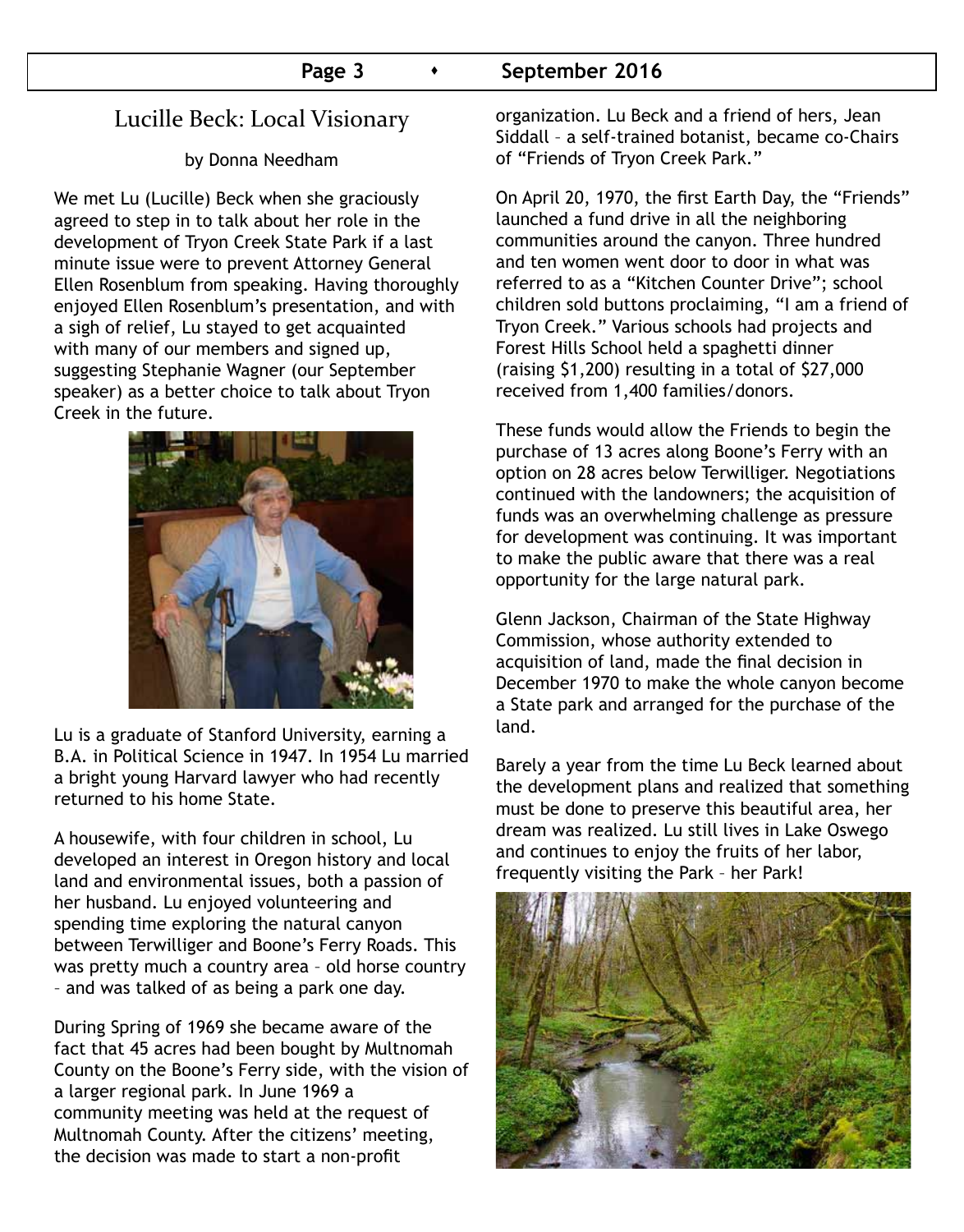# Good things come in small packages!

by Stephanie Carter

On Saturday, July 16, at least seven branch members toured member and Master Gardener Laura Eyer's garden as part of her open garden day. Laura's says her gardens are on a postage stamp size lot but she has convinced her neighbors on both sides to allow her to expand her plantings to their side of the property line. After visiting the garden, I can see why her neighbor's reign!

Instead of barkdust alleys between these golf course homes, there are

now wonderful masses of perennial borders, paths, a trellis and many art objects. When Laura and Doug moved into their home 12 years ago, the plantings were those from nursery close-out specials that the developer planted overnight. Now none of those original plants remain because Laura has replaced them with her own treasures.



Photo top: Laura answers visitor questions about the evolution of her garden. Above: Member Sue Kingzett takes a closer look at a vibrant plant.

The grass in the front yard is steadily decreasing as Laura expands the flower beds. This spring she had the grass in the backyard removed, a gravel path laid, and a birdbath fountain installed. Now, the beds can accomodate her newest plant finds. Shade gardening and whimsy are some of Laura's favorite things.





Photos above and below: Some of the garden art that abounds in Laura's garden.



Photo: Laura beside new birdbath fountain.

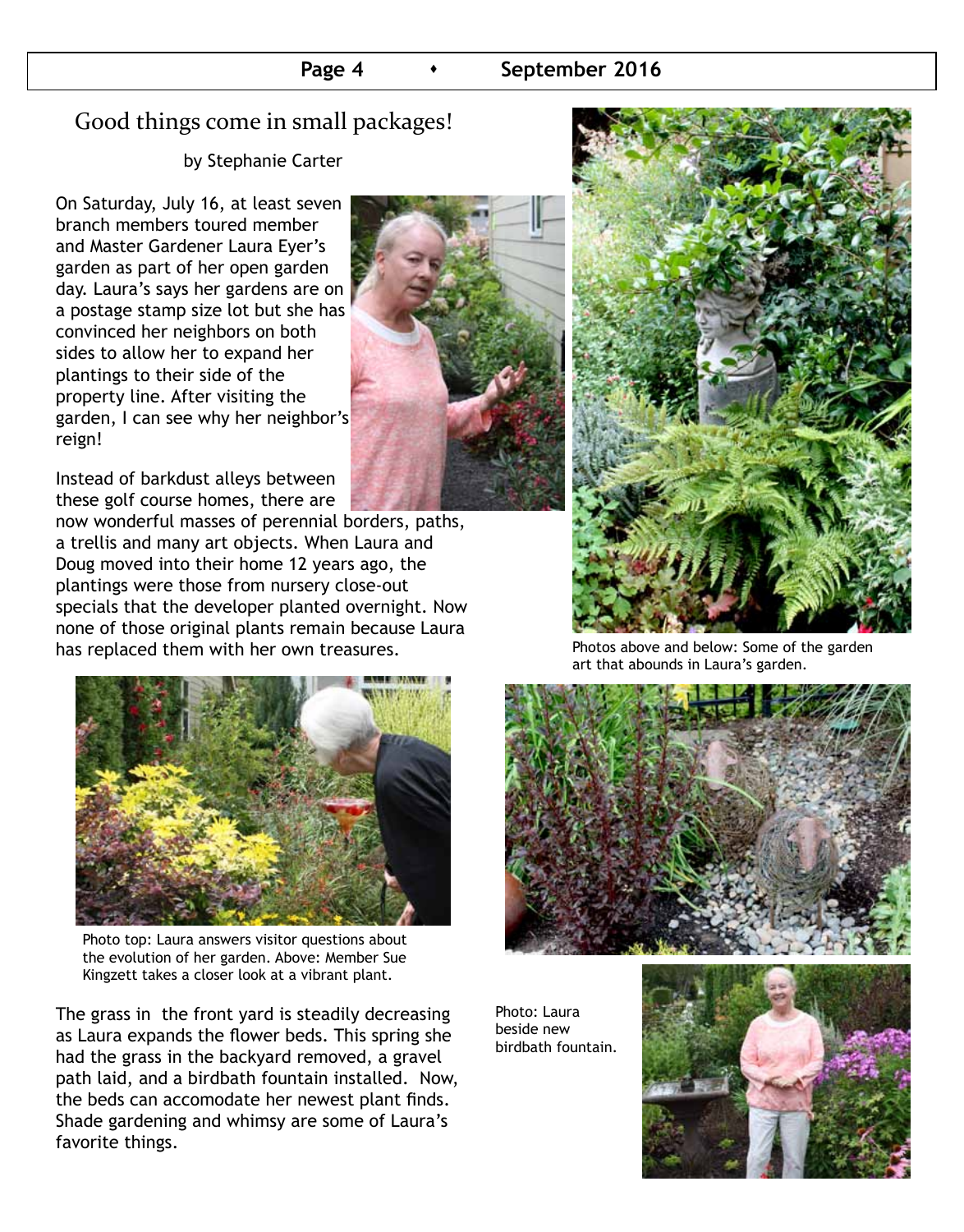#### **Page 5 •** September 2016

## AAUW Lake Oswego Branch Membership Application and Dues Statement 2016-17

Please print. Renewing members need only indicate changes or corrections.

|                                                            | Spouse's name                                          |  |                                                                                 |  |                |                                                              |  |  |  |  |
|------------------------------------------------------------|--------------------------------------------------------|--|---------------------------------------------------------------------------------|--|----------------|--------------------------------------------------------------|--|--|--|--|
|                                                            |                                                        |  |                                                                                 |  |                |                                                              |  |  |  |  |
|                                                            |                                                        |  |                                                                                 |  |                |                                                              |  |  |  |  |
|                                                            |                                                        |  |                                                                                 |  |                |                                                              |  |  |  |  |
|                                                            |                                                        |  |                                                                                 |  |                |                                                              |  |  |  |  |
|                                                            |                                                        |  |                                                                                 |  |                |                                                              |  |  |  |  |
|                                                            |                                                        |  |                                                                                 |  |                |                                                              |  |  |  |  |
| Please put additional degrees on back of page or add note. |                                                        |  |                                                                                 |  |                |                                                              |  |  |  |  |
|                                                            |                                                        |  |                                                                                 |  |                |                                                              |  |  |  |  |
| $\Box$ New                                                 | $\Box$ Renewing $\Box$ Life                            |  | $\Box$ Honorary Life $\Box$ Dual                                                |  | $\Box$ Student |                                                              |  |  |  |  |
|                                                            | Please make checks payable to: AAUW Lake Oswego Branch |  | Send checks to: Margaret Bowman Ricks, LOAAUW, PO Box 416, Marylhurst, OR 97036 |  |                |                                                              |  |  |  |  |
| \$49 National Association Dues                             |                                                        |  | *\$46 of your annual dues is tax deductible.                                    |  |                |                                                              |  |  |  |  |
| \$16 State Dues                                            |                                                        |  | \$3 supports our lobby efforts and \$1 is for the                               |  |                |                                                              |  |  |  |  |
| \$17 Branch Dues                                           |                                                        |  | Oregon Newsletter. Your dues may be                                             |  |                |                                                              |  |  |  |  |
| \$82 Total Dues*                                           |                                                        |  | deductible as a business expense.                                               |  |                |                                                              |  |  |  |  |
|                                                            |                                                        |  |                                                                                 |  |                | ** Student dues (undergraduate only) \$16 is tax deductible. |  |  |  |  |
| Amount enclosed ___________                                |                                                        |  | *** \$25 Student Affiliate Dues                                                 |  |                |                                                              |  |  |  |  |
|                                                            | Check # ___________Date_________                       |  |                                                                                 |  |                |                                                              |  |  |  |  |
|                                                            |                                                        |  | Participate! Share your skills and talents                                      |  |                |                                                              |  |  |  |  |

| u | × |
|---|---|
|---|---|

- 
- BRANCH SUPPORT INTEREST GROUPS *Monthly programs & Events Book Groups* \_\_\_\_Computer \_\_\_\_Greeter at Events \_\_\_4th Tuesday – morning Latabase Management Lating Program Ideas 2014 Latabase 2014 Management Charles Program Ideas \_Website Maintenance \_\_\_\_\_\_\_\_\_\_\_\_\_\_Newsletter Distribution \_\_\_\_\_\_\_\_\_\_\_\_\_\_\_\_\_\_\_\_\_4th Friday - morning \_\_\_\_Desktop Publishing \_\_\_\_Publicity Distribution \_\_\_\_Newsletter Editor \_\_\_\_Directory Management *Bridge Groups* \_\_\_\_Photography \_\_\_\_Food Preparation \_\_\_Laffalot, 2nd, 4th Monday \_\_\_\_Writing/Editing \_\_\_\_Holiday Gala \_\_\_3rd Wednesday Table Decoration **Table Decoration New Member Friend** \_\_\_\_Food Preparation *Other Groups* Land Raising The Communication Culter Communication Communication Communication Communication Communication Co
	-
	-
	- \_\_\_\_Design/Graphics \_\_\_\_Set up/Take Down \_\_\_2nd Wed. Mystery noon
		-
		-
		-

- 
- 

- 
- \_\_\_Delightful Dining
- Other\_\_\_\_\_\_\_\_\_\_\_\_\_\_ \_\_\_Explore Northwest
	- \_\_\_Portland Center Stage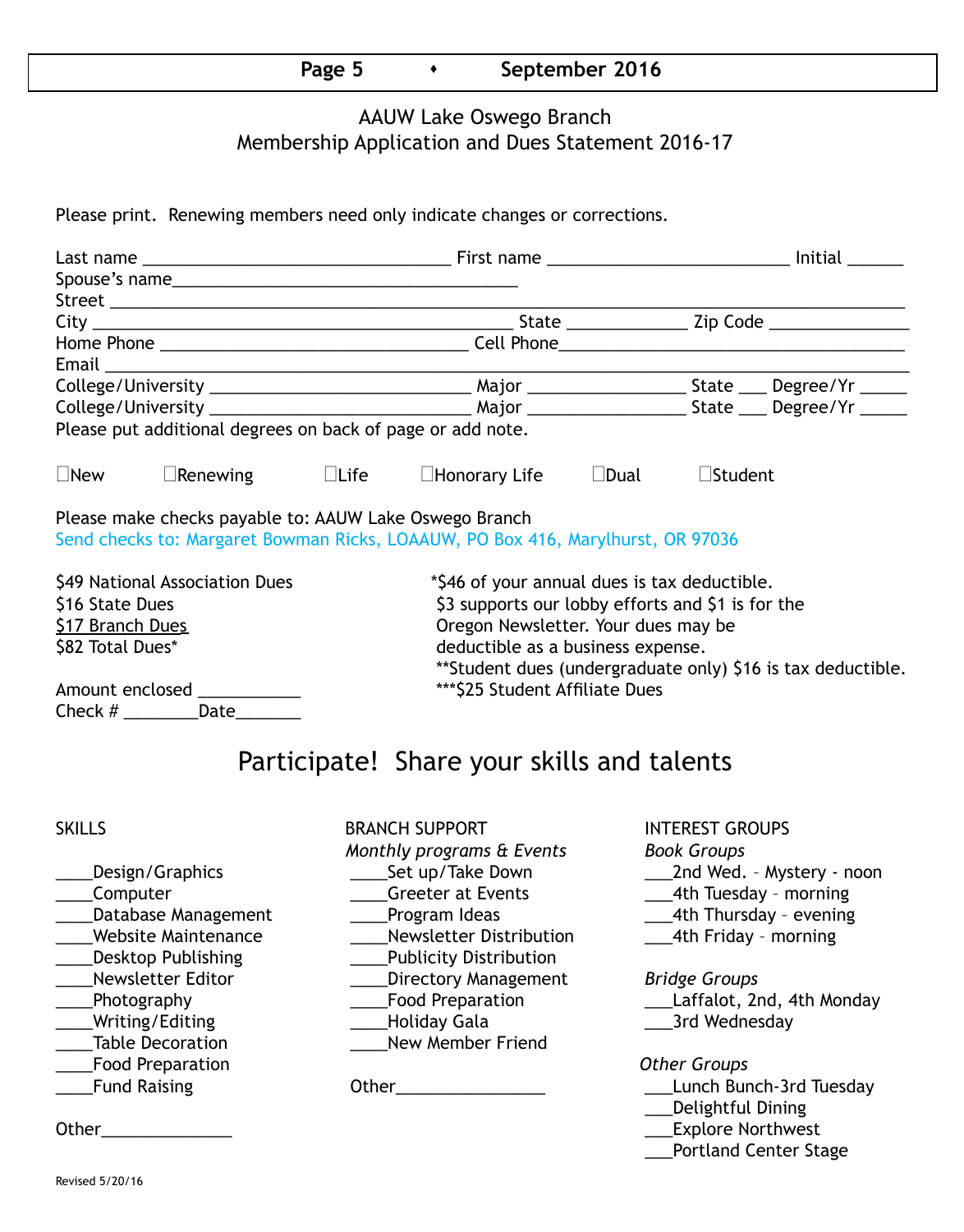## **Page 6 •** September 2016

# 2016 LO AAUW Donation Form

Name was also as a set of  $\sim$  200  $\mu$  m  $\sim$  200  $\mu$  m  $\sim$  200  $\mu$  m  $\sim$  200  $\mu$  m  $\sim$  200  $\mu$ 

Address \_\_\_\_\_\_\_\_\_\_\_\_\_\_\_\_\_\_\_\_\_\_\_\_\_\_\_\_\_\_\_\_\_\_\_\_\_\_\_\_\_\_\_\_\_\_\_\_\_\_ City/State/Zip \_\_\_\_\_\_\_\_\_\_\_\_\_\_\_\_\_\_\_\_\_\_\_\_\_\_\_\_\_\_\_\_\_\_\_\_\_\_\_\_\_\_\_\_

**LOCAL SCHOLARSHIP DONATION:**

\$\_\_\_\_\_\_\_\_\_\_\_ Donation Amount **—** Write check to *Lake Oswego AAUW* PLEASE NOTE: THIS DONATION IS **NOT** TAX DEDUCTIBLE

#### **NATIONAL AAUW FUNDS DONATION:**

\$\_\_\_\_\_\_\_\_\_\_\_ Donation Amount **—** Write check to *AAUW Funds*

ALL NATIONAL CONTRIBUTIONS ARE FULLY TAX DEDUCTIBLE

Giving unrestricted gifts to AAUW FUNDS (#9110) provides support where needed most, but you can choose a specific fund:

**[ ] #9110 General Foundation Support — Allocated where most needed** 

[ ] #9170 Eleanor Roosevelt Fund **—** Supports AAUW research studies

[ ] #4337 Public Policy Fund **—** Supports advocacy for laws fair to women

[ ] #3999 Legal Advocacy Fund **—** Supports legal rights for those facing discrimination

[ ] #4339 Leadership Programs Fund **—** Supports programs like NCCWSL

[ ] AAUW National Tech Trek Program

Gifts of \$100–\$174 confer membership in the Oregon Century Club Gifts of \$175 or above confer membership in the Oregon Century Club Plus

Gifts of \$25 or more to either local scholarship or AAUW Funds may be designated to honor a friend or loved one.

This gift is a memorial (deceased) to \_\_\_\_\_\_\_\_\_\_\_\_\_\_\_\_\_\_\_\_\_\_\_\_\_\_\_\_\_\_\_\_\_\_

This gift is a tribute (living) to \_\_\_\_\_\_\_\_\_\_\_\_\_\_\_\_\_\_\_\_\_\_\_\_\_\_\_\_\_\_\_\_\_\_

Acknowledgement should be sent to:

Name \_\_\_\_\_\_\_\_\_\_\_\_\_\_\_\_\_\_\_\_\_\_\_\_\_\_\_\_\_\_\_\_\_\_\_\_\_\_\_\_\_\_\_\_\_\_\_\_\_\_\_\_

Address \_\_\_\_\_\_\_\_\_\_\_\_\_\_\_\_\_\_\_\_\_\_\_\_\_\_\_\_\_\_\_\_\_\_\_\_\_\_\_\_\_\_\_\_\_\_\_\_\_\_

**Send this form and check to: LO AAUW, PO Box 416, Marylhurst, Oregon 97036**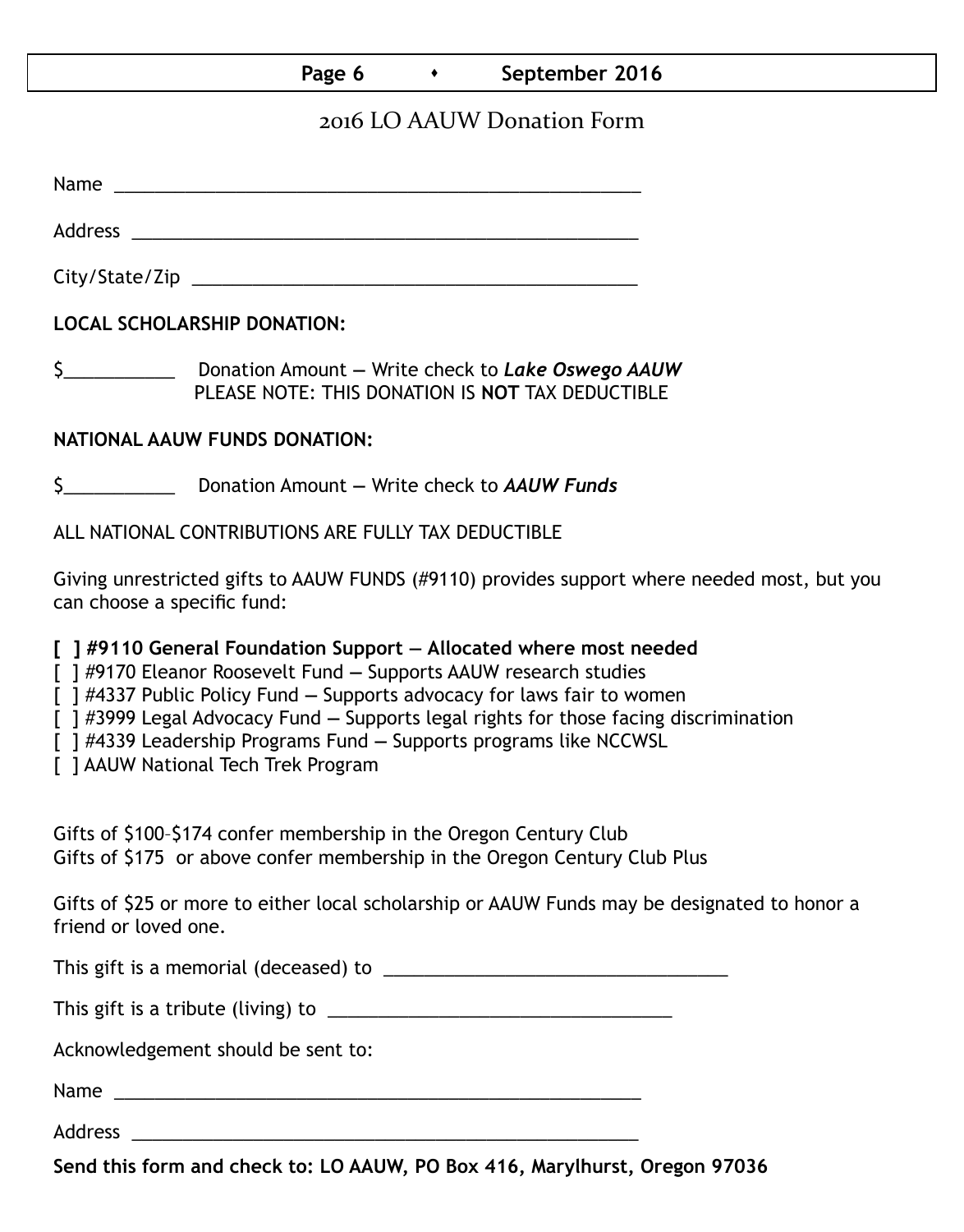# Interest Group Activities

#### **Fourth Tuesday Books 4th Tuesday at 11:00 a.m.**

Date: September 27

Book: *1984* by George Orwell Location: Szechuan Kitchen, Lake Oswego For more information, contact Dixie Kroupa, (503) 697-8028, dixie.kroupa@comcast.net

#### **Murder by the Book 2nd Wednesday at 12:00 p.m.**

Date: September 14 Book: *Murder Bay* by David Horwitz Leader: Stephanie Carter Location: 4949 Meadows Rd., Suite 400, Lake Oswego Bring your lunch, refreshments provided. For more information, contact Jane Taft, (503) 742-1653, taft.jane@gmail.com or Stephanie Carter, (971) 285-5882, secarter1@gmail.com

#### **Interpretive Books 3rd Thursday at 9:30 a.m.**

Date: September 15

Book: *Breakfast with Buddha* by Roland Merullo Leader: Connie Irwin Hostess: Laura Eyer For more information, contact Laura Eyer, (503) 982-3522, eyerlaura@gmail.com or Linda Watkins, (503) 694-2334, l.and.m.watkins@gmail. com

#### **Thursday Evening Books 4th Thursday at 7:00 p.m.**

Date: September 22 (note new time) Book: *Bruno, Chief of Police* by Martin Walker Hostess: Vicki Clark Introduction: Suzanne Kaveckis For more information, contact Suzanne Kaveckis, (503) 678-1641, smkaveckis@icloud.com

#### **Friday Books 4th Friday at 10:00 a.m.**

Date: September 23 Book: *Mission to Paris* by Alan Furst Leader: Barbara McDonald This group will begin meeting again in September at the West Linn Public Library (Bamboo Room).

For more information, contact Irene Romero, (503) 657-6159, ireneromero@mac.com

#### **Portland Center Stage Date and Time Vary**

Season ticket holders for the Portland Center Stage's Thursday matinees will enjoy a year of musicals, dramas and comedies. For more information, contact Betty Barber, (503) 675-0594, barberbc@yahoo.com

#### **Laffalot Bridge 2nd & 4th Mondays at 1:00 p.m.**

Dates: September 12 & 26

If you would like to join or be added to the substitute list or for more information, contact Bettirae Willis, (503) 891-6232 (cell), bewillis@ easystreet.net

#### **Third Wednesday Bridge 3rd Wednesday at 1:00 p.m.**

Date: September 21

If you would like to be added to the substitute list, or for more information, contact Penny Hansen, (503) 636-7255, pennyhansen@comcast.net

#### **Lunch Bunch 3rd Tuesday at 11:30 a.m.**

Date: September 20

Location: Hop N Cork, 17450 Lower Boones Ferry Rd., Lake Oswego, OR 97035 All are welcome to this new lunch group. To be added to the email list or to reserve your spot please send an email to Terry Hyland at twh20eagle@comcast.net. For other questions contact Connie Irwin at (503) 459-3070.

#### **Delightful Dining Date Varies**

Date: September 11, 4:00 p.m. Description: Planning session. We will gather to make plans for the upcoming year of Delightful Dining. Jane Taft is hosting at the home of her daughter: 5341 Windsor Terrace, West Linn.

Delightful Dining is the group where members share the cooking and the costs. For more information, contact Jane Taft, (503) 742-1653, taft.jane@ gmail.com**.**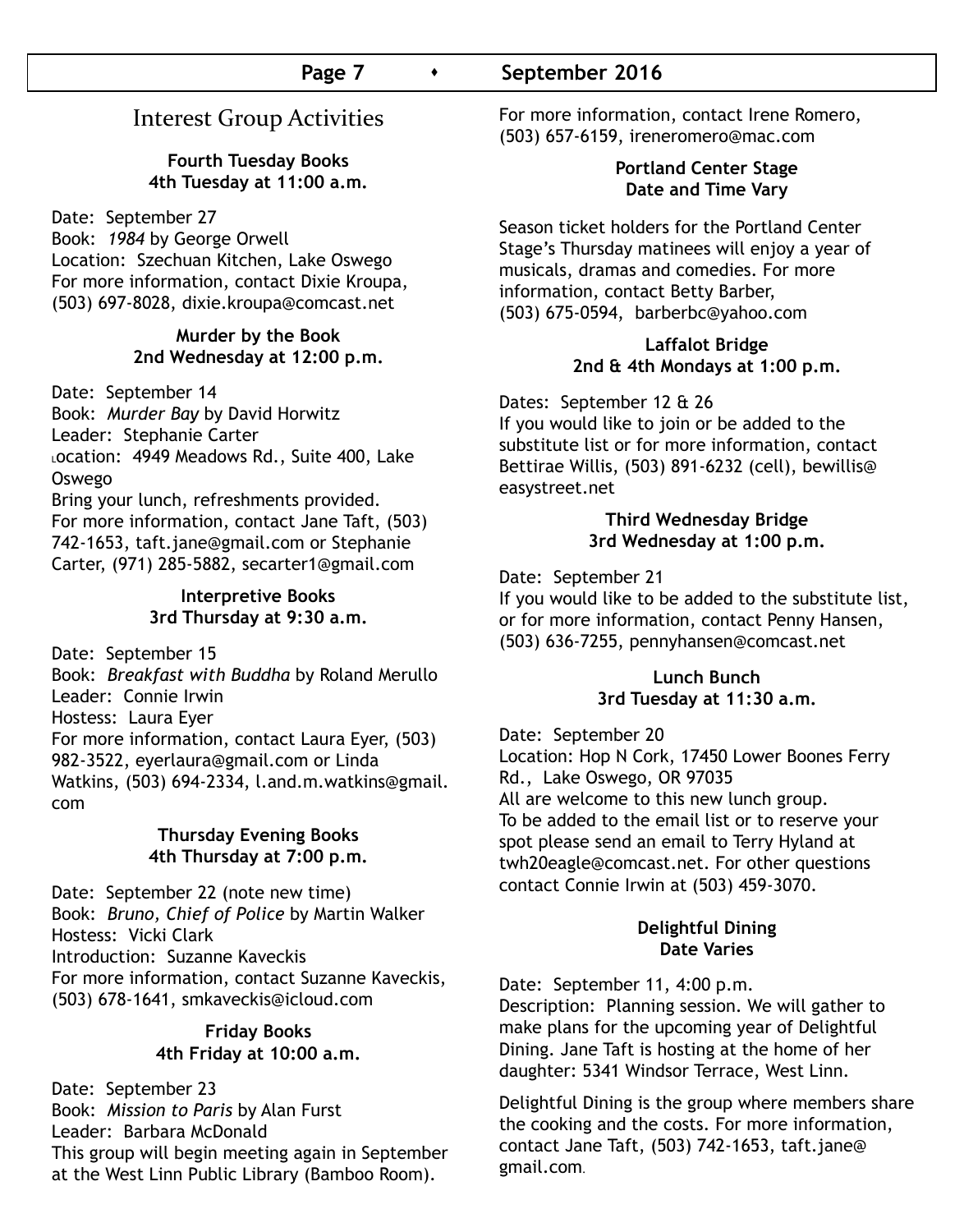# September 2016

| Sunday                                 | Monday                          | Tuesday                                 | Wednesday                                 | Thursday                                 | Friday                                 | Saturday                                   |
|----------------------------------------|---------------------------------|-----------------------------------------|-------------------------------------------|------------------------------------------|----------------------------------------|--------------------------------------------|
|                                        |                                 |                                         |                                           | 1                                        | $\overline{2}$                         | $\overline{3}$                             |
| $\overline{\mathbf{4}}$                | $5\overline{)}$                 | 6                                       | $\overline{7}$<br>Board<br>Meeting        | 8                                        | 9                                      | 10<br><b>Branch</b><br>Meeting/<br>Program |
| 11<br>Delightful<br>Dining<br>Planning | 12<br>Laffalot<br><b>Bridge</b> | 13                                      | 14<br>Murder by<br>the<br><b>Book</b>     | 15<br>Interpretive<br><b>Books</b>       | 16                                     | 17                                         |
| 18                                     | 19                              | $20\,$<br>Lunch<br><b>Bunch</b>         | 21<br>Third<br>Wednesday<br><b>Bridge</b> | 22<br>Fourth<br>Thursday<br><b>Books</b> | 23<br>Fourth<br>Friday<br><b>Books</b> | 24                                         |
| 25                                     | 26<br>Laffalot<br><b>Bridge</b> | 27<br>Fourth<br>Tuesday<br><b>Books</b> | 28                                        | 29                                       | 30 <sup>°</sup>                        |                                            |

# AAUW'S Mission

Advancing equity for women and girls through advocacy, education, philanthropy, and research.

# AAUW's Value Promise

By joining AAUW, you belong to a community that breaks through educational and economic barriers so that all women have a fair chance.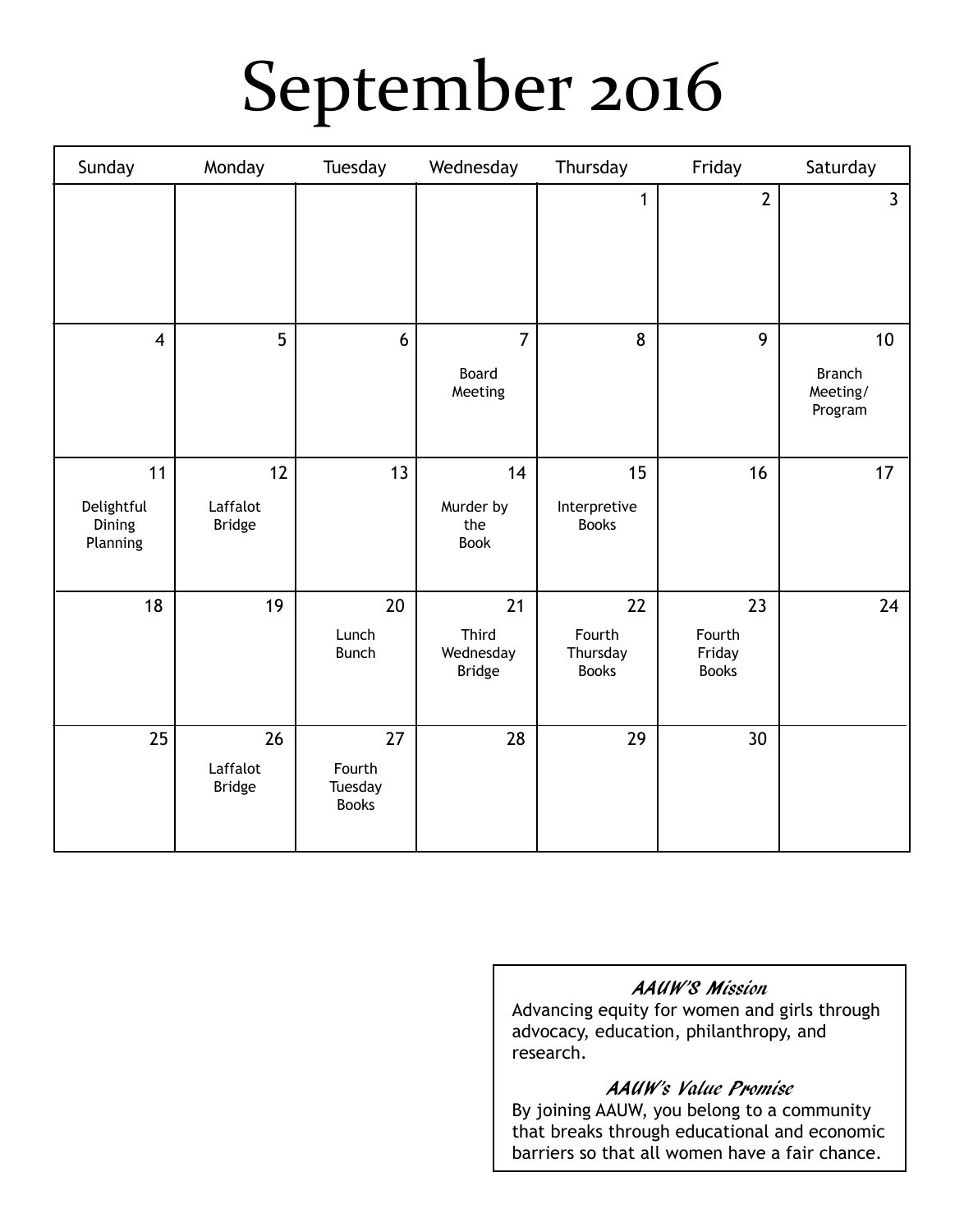# **Page 9 •** September 2016

# Meet Bonnie Nord

by Carol Cooper

Bonnie Nord became an AAUW member last January. She had been invited by Linda Watkins to attend the Interpretive Book Group's holiday gathering in December and found it a good fit for her reading interests as well as fitting into her busy schedule.

Bonnie was born and raised in Montana and received her B.S. in Nursing at Montana State University. Following graduation she moved to Oregon and went to work for Meridian Park Hospital. She also worked as a Home Health nurse.



She met her husband, Larry, and they moved back to Montana for his job. They were there for five years and then returned to Oregon where she continued her work in the health field with a diagnostic company and also worked in Portland at Providence as a diabetes educator.

Over the years her career included positions where she worked on-call as a Home Care Nurse, case managed for a hospital, and coordinated home care and hospice care. Bonnie retired because she felt the time was right and is enjoying more leisure time and being able to travel whenever they want to!

Bonnie is a woman of varied interests. She has been playing poker once a month with a special group of women friends for 17 years! She is a Deacon at her church and is responsible for a small group of congregants. She also takes time to quilt and is exploring classes.

She and her two sisters decided several years ago that they are now too old for birthday gifts so they created a "pot" into which they deposit cash in lieu of presents which they use annually for traveling together and having fun! Every other year Bonnie and her husband visit her 101 year old aunt who lives in Kona.

Bonnie and Larry have one son who is now married. He and his wife are expecting his first child in September. They live in Washington so Bonnie will be making "Grandma Visits" as often as she can. Her latest quilt is for her new granddaughter.

Exploring the Northwest is also an interest of hers so look for her on outings as well as at meetings and events! You'll recognize her by her sparkling eyes and personality.

# New Non-Fiction Book Group

by Marty Maharg

Our new non-fiction book group is set to hold its first meeting on Monday, October 10 at 10:00 a.m. in the Cortona Room at Nicoletta's Table. It is in the back of the Marketplace side. Members can order coffee, tea and pastries and, if interested, can stay on for lunch, which starts at

11:00 a.m. Space is reserved for up to eight people. We will be discussing, *Notorious RBG, the Life and Times of Ruth Bader Ginsberg* by Irin Carmen and Shana Knizhnik.

For more information, contact Marty Maharg at (503) 720-4467 (cell/ text) or martymaharg@ hotmail.com.

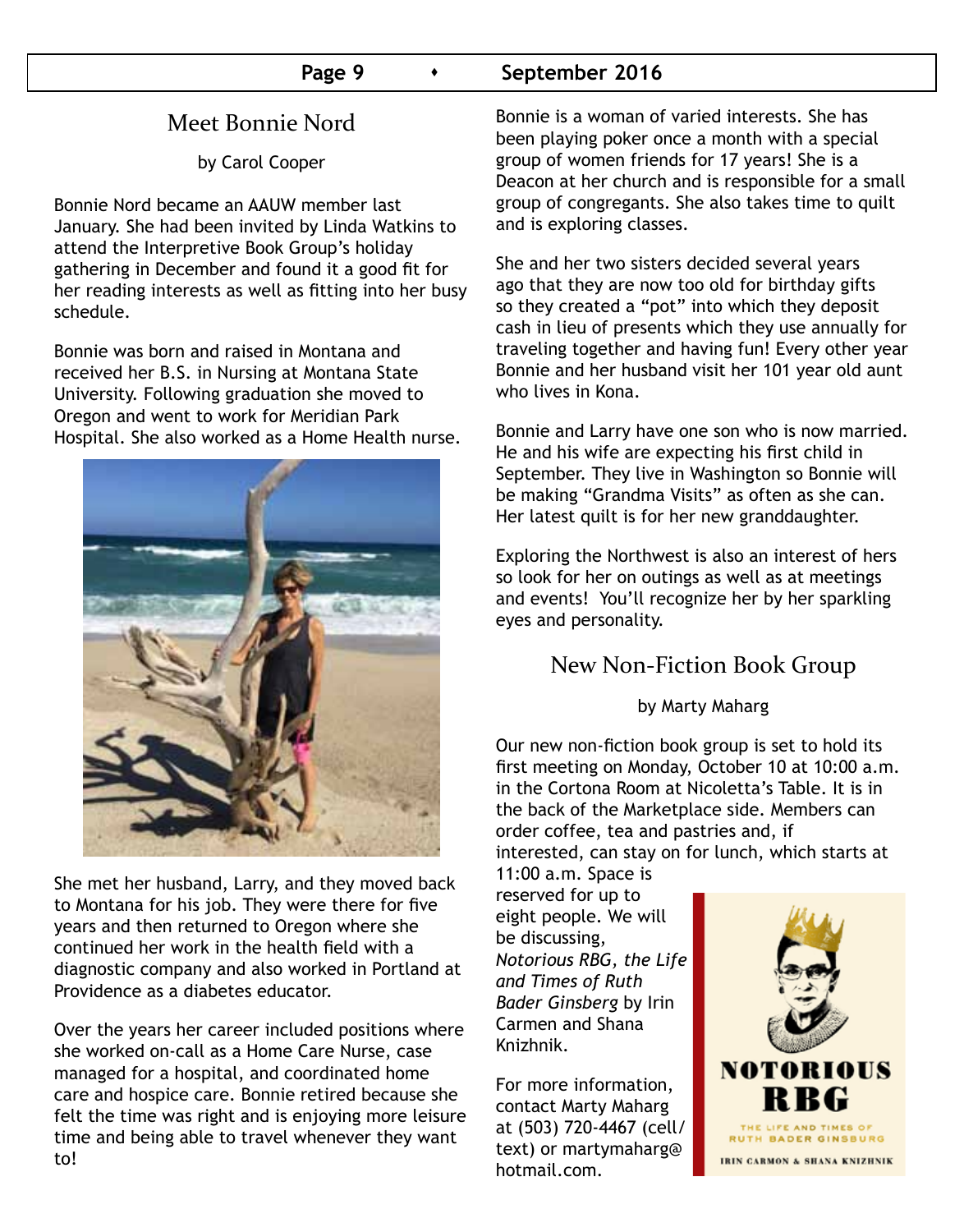# Meet Nancy Niland

By Carol Cooper

If you've attended any of the Lake Oswego Library's, or other of the city's many events in the last eight years, you've probably already met or surely seen Nancy. She has been an active volunteer, leader and supporter in the community, promoting arts, culture and history.



Nancy joined our branch in February at our annual "Lake Oswego Reads" presentation which she attended in her role as the President of the Friends of Lake Oswego Public Library and member of the Lake Oswego Reads Selection Committee. Cliff Newell of the Lake Oswego Review wrote in a recent article "…she has played a key role in producing the popular Lake Oswego Reads Program." In that article he announced that she had been appointed in April as the Executive Director of the Oswego Heritage Council. He cited her many contributions of promoting culture and education in Lake Oswego for years.

Nancy received her B.A. in English Literature from UCLA. She worked in retail management and promotions for 15 years and says that having a degree in that major prepares one for any kind of job! She homeschooled her two children until they started Jr. High School. Her son, 15, and daughter, 18, are now attending Lakeridge High School as a Sophomore and Senior, respectively.

Nancy's resume as a volunteer would list many organizations and groups. She is a firm believer in public service and her enthusiasm, talents and experience are reflected in the activities and programs in which she's played a leading role. For example, this is her eighth year on the Library Advisory Board and she currently serves as Chair. This will be her first year in her position with the Oswego Heritage Council, which produced the Collector Car and Classic Boat Show that was held on August 28th. Celebrating its 17th year, the show featured over 200 cars, 40 boats, tours of the only operating PT boat and attracts over 5000 attendees from all over Oregon and beyond!

Please join me in welcoming Nancy to our AAUW branch!

# Sign Up for Exploring the Northwest

Date: October 5, 11:00 a.m.

Description: Brunch at Babica Hen Cafe, 15964 Boones Ferry Rd., Lake Oswego in Lake Grove area (503-636-4012). If you wish to ride with Sue Kinzett, she will leave her house at 10:40 a.m. Sue's address is 1811 Barnes Cir., West Linn (phone: 503-656-5970; email: sezett@msn.com). Sue has made a reservation, but must have at least six attendees to keep it. They will take separate checks.

Following brunch, you will visit Fiala Farms located at 21231 SW Johnson Rd., West Linn (971- 777-3727). Richard Fiala will provide a history tour, and you can walk the corn maze. Then you can shop! They'll have dahlias, zinnias, and some sunflowers. To eat, they should have carrots, beets, gourds, winter squash, fall apples, comice pears, some tomatoes, and maybe pole beans.

Ed and Sue met Richard at a Farm and Eola Hills wine dinner in August. You'll thoroughly enjoy him and the whole family. This is a family-run operation.

Please RSVP to Sue and you will want to make sure to dress appropriately for breing outside.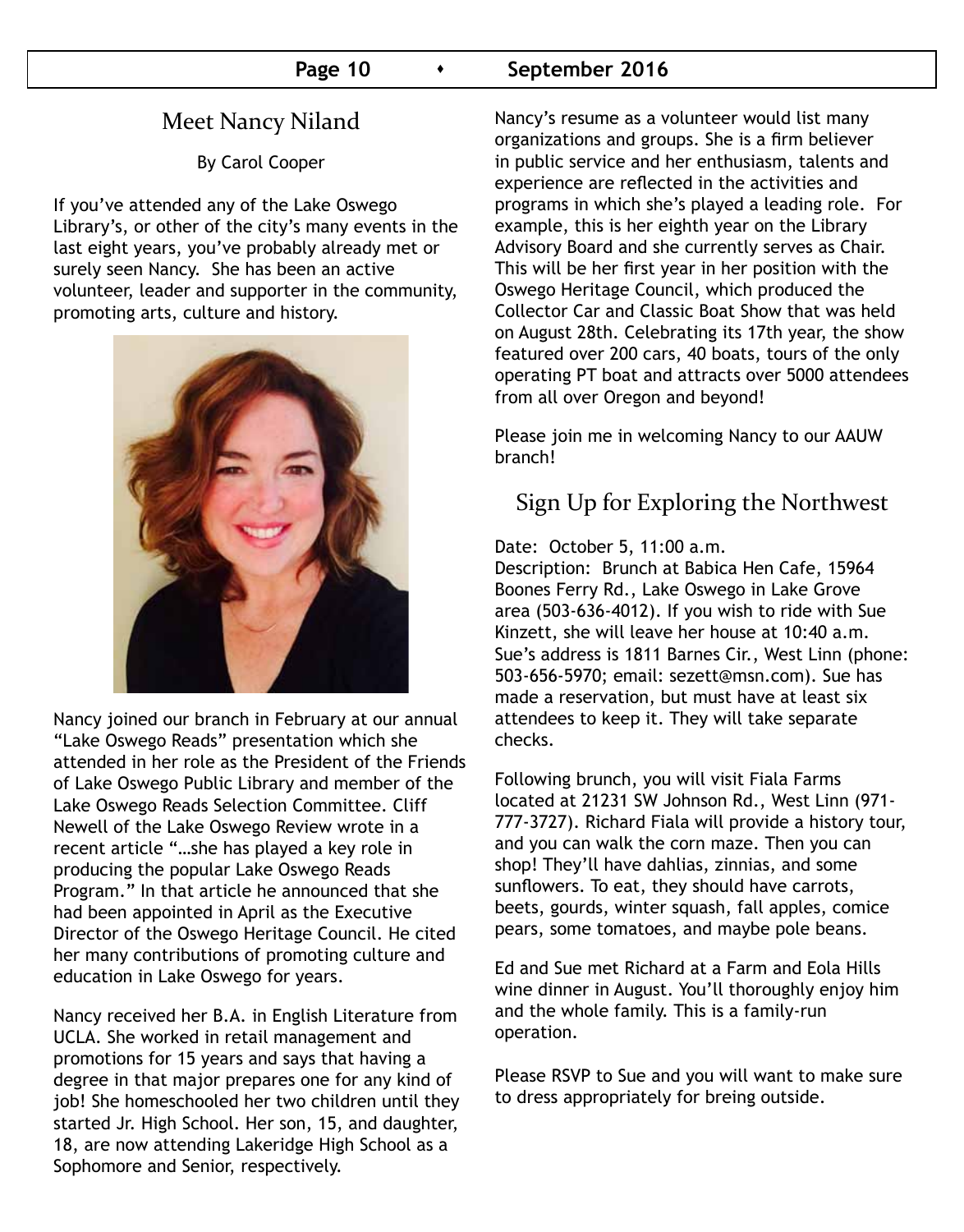# Exciting Flower Bulb Fundraiser for LO AAUW Scholarship Is Underway

by Karen Rottink

To help support our LO AAUW scholarship fund, our branch is conducting a flower bulb sale. We are in the process of distributing colorful flower bulb brochures to all members via branch interest groups and at the September 10, 2016 meeting. Also, we publicized the flower bulb sale at the LO Farmers' Market on August 13.

This exciting fundraiser offers us a great opportunity with no risk (or financial outlay until we have sold the bulbs and collected the money). Our branch will receive 50% of the purchase price. So, the more bulbs we sell, the more money we will raise for our scholarship fund!

The bulbs can be planted in the fall for beautiful spring color. Each brochure contains an order form. The order form must be returned with the payments (in the provided payment envelope) by October 8, 2016. You can return your orders to your interest group leader or at the September and October meetings. After the orders are turned in, we will place one consolidated order to the bulb company.

Please consider buying bulbs for yourself and as gifts for family and friends. Also, think about people and groups that you belong to who might want to buy bulbs from you. Bulbs can be planted in pots inside or outside or in the ground. A number of our members have already shown their brochure to friends and family and have easily obtained multiple orders. The bulbs are reasonably priced, which also helps sell them.

We are looking for volunteers to help with the bulb sale logistics. Besides selling bulbs yourself, you can help by volunteering to help distribute and collect brochures. We also need volunteers to help sort bulbs after they arrive. Please help our branch fulfill our mission of promoting equity for women and girls by helping with this scholarship fundraiser. Thank you!

To learn more about how you can help with the bulb sale, please contact Pat Squire at pfsquire@ gmail.com or 503-730-7072 or Karen Rottink at rottinkbk@comcast.net or 503-636-9755.

# Instructions for Flower Bulb Sale

1. Each member has the opportunity to obtain one colorful brochure which details various packages of flower bulbs which can be planted in the fall for spring blooming. The brochure contains an order sheet for you to record your orders and their details.



You will also be given a payment envelope. Interest group leaders will be distributing the brochures to their members, recording who has received a brochure and payment envelope, collecting the orders and payment envelopes and reporting this information to Marty Maharg. (Brochures will also be available at the September 10 branch meeting.) All orders and payments must be turned in by **October 8, 2016** at the branch meeting or to your interest group leader.

2. The purpose of selling flower bulbs is to raise money to support our LO AAUW scholarship fund. This is a good fundraiser because the branch does not risk initial cash outlay in order to conduct this fundraiser. All bulb orders will be paid for by customers in advance of placing the consolidated,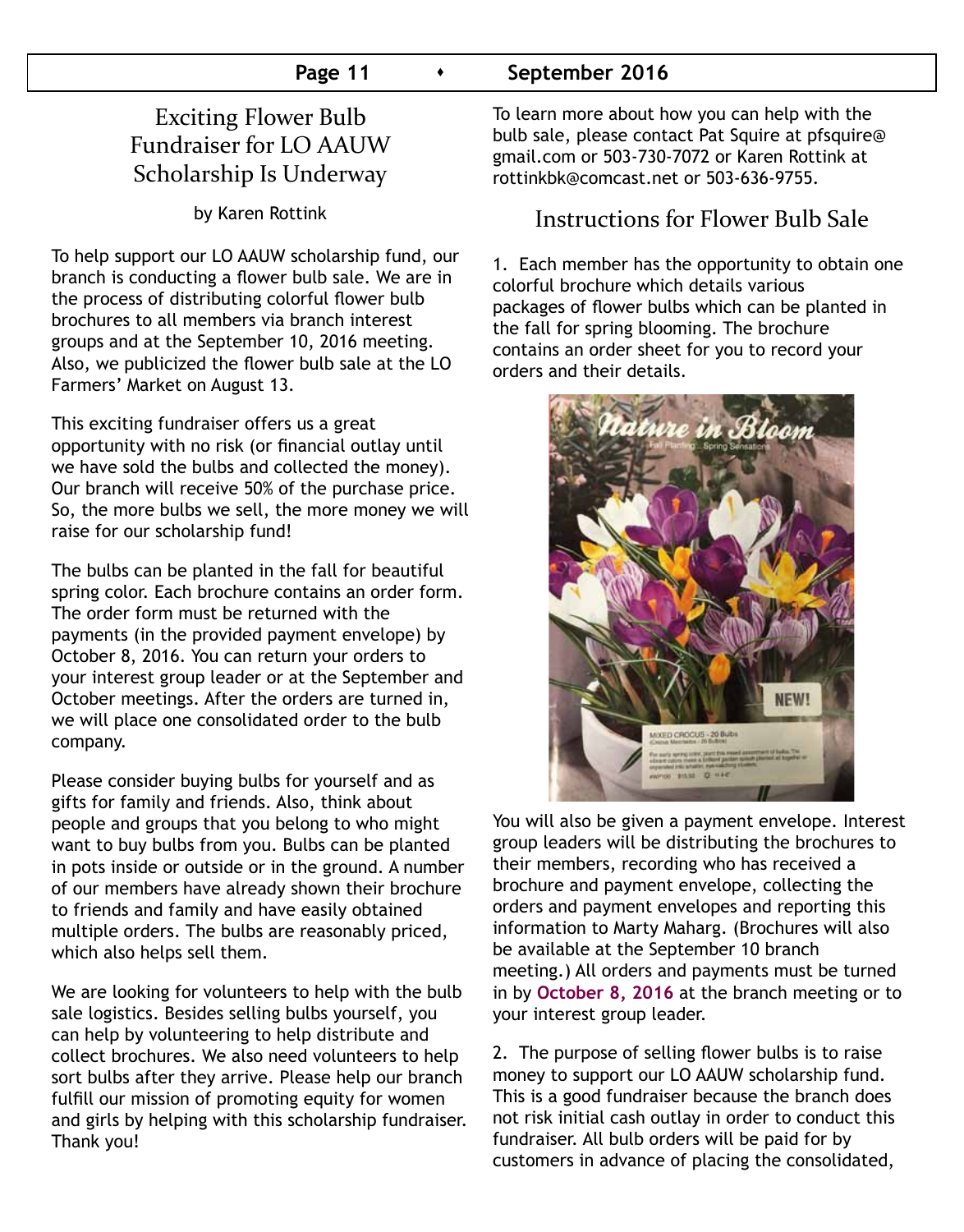# **Page 12 •** September 2016

single bulk order with the bulb company. The company has an A+ Better Business Bureau rating and has been in business for many years.



Photo: One of the available bulb mixes.

3. Please show the brochure to friends, family, and neighbors and explain the purpose of our fundraiser. Some selling points: bulbs can be planted in pots (indoors or out) or in the ground and can be purchased for personal use or as gifts.

4. Bulb packages vary in price with several at only \$7.50.

5. When the customer decides which packages to purchase, fill out the order form and obtain payment. A check made out to AAUW Lake Oswego is the preferred form of payment. No tax should be added. Put the checks (or cash) into the payment envelope.

6. Turn in the orders and payments you obtained to the AAUW person who gave you the order form and payment envelope or bring them to the September or October branch meetings. The deadline for turning in your orders with payments is **OCTOBER 8, 2016**.

7. The branch will consolidate all the orders and place a single bulk order with the bulb company. No orders can be submitted to the bulb company unless the payment is received prior to the bulk order being placed. The company will ship the bulbs in bulk and volunteers will sort them and notify you so you can pick up your orders and deliver them to your customers.

Thank you for helping LO AAUW support our mission of advancing equity for women and girls by supporting our local scholarship fund.

# Farmers' Market

On August 13, our branch has booth at the Lake Oswego Farmers' Market. Two of the volunteers staffing the booth were Esther Halvorson-Hill (new member) and Karen Rottink (pictured below on left and right, respectively). Karen reported several great outcomes from our presence at the market: the addition of a new member to our branch; a donation; and an opportunity to publicize our flower bulb sale to raise funds for our local scholarship program. It was a sunny summer day to meet and greet the Lake Oswego community!